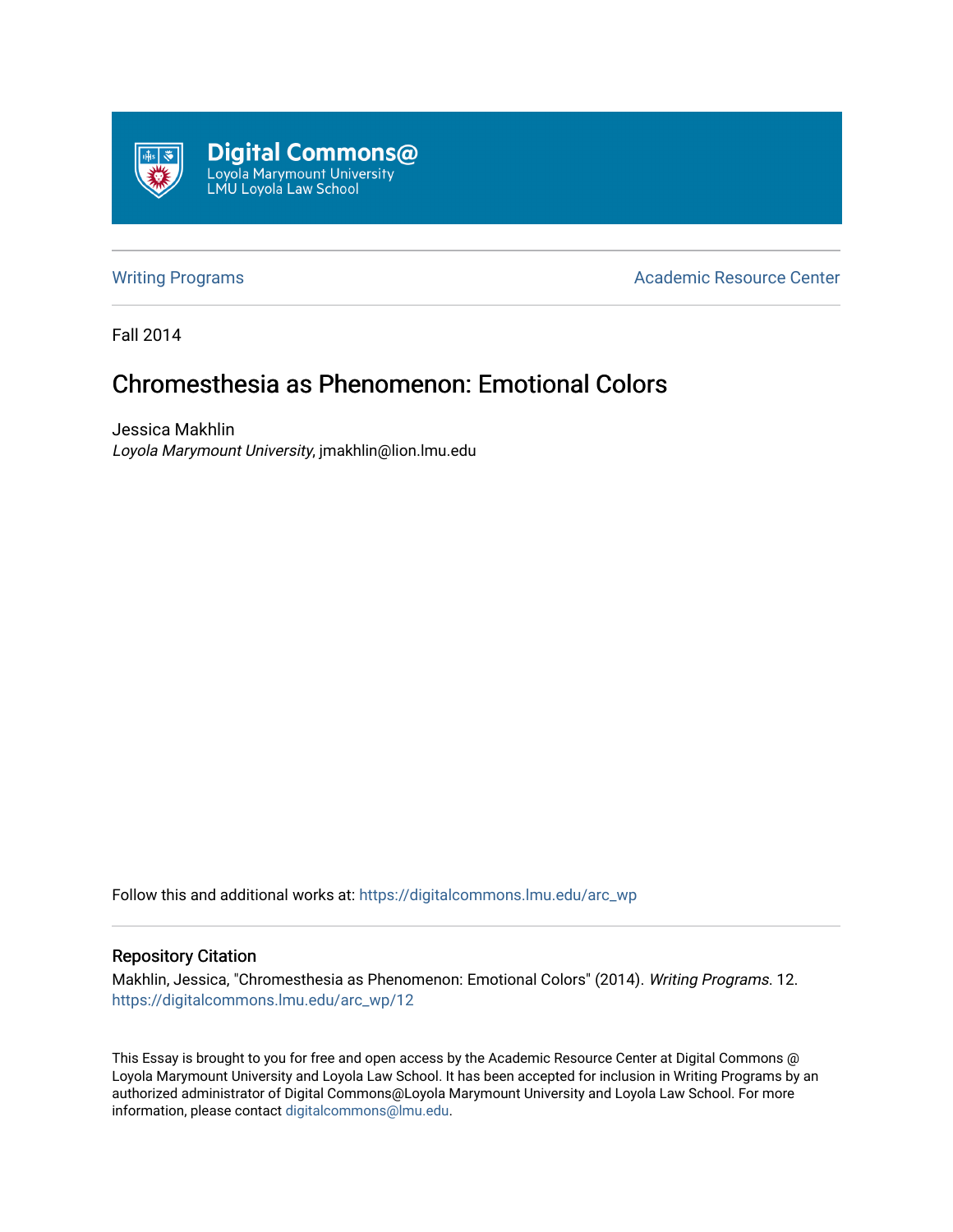Chromesthesia as Phenomenon: Emotional Colors

by

Jessica Makhlin

An essay written as part of the Writing Programs

Academic Resource Center

Loyola Marymount University

Spring 2015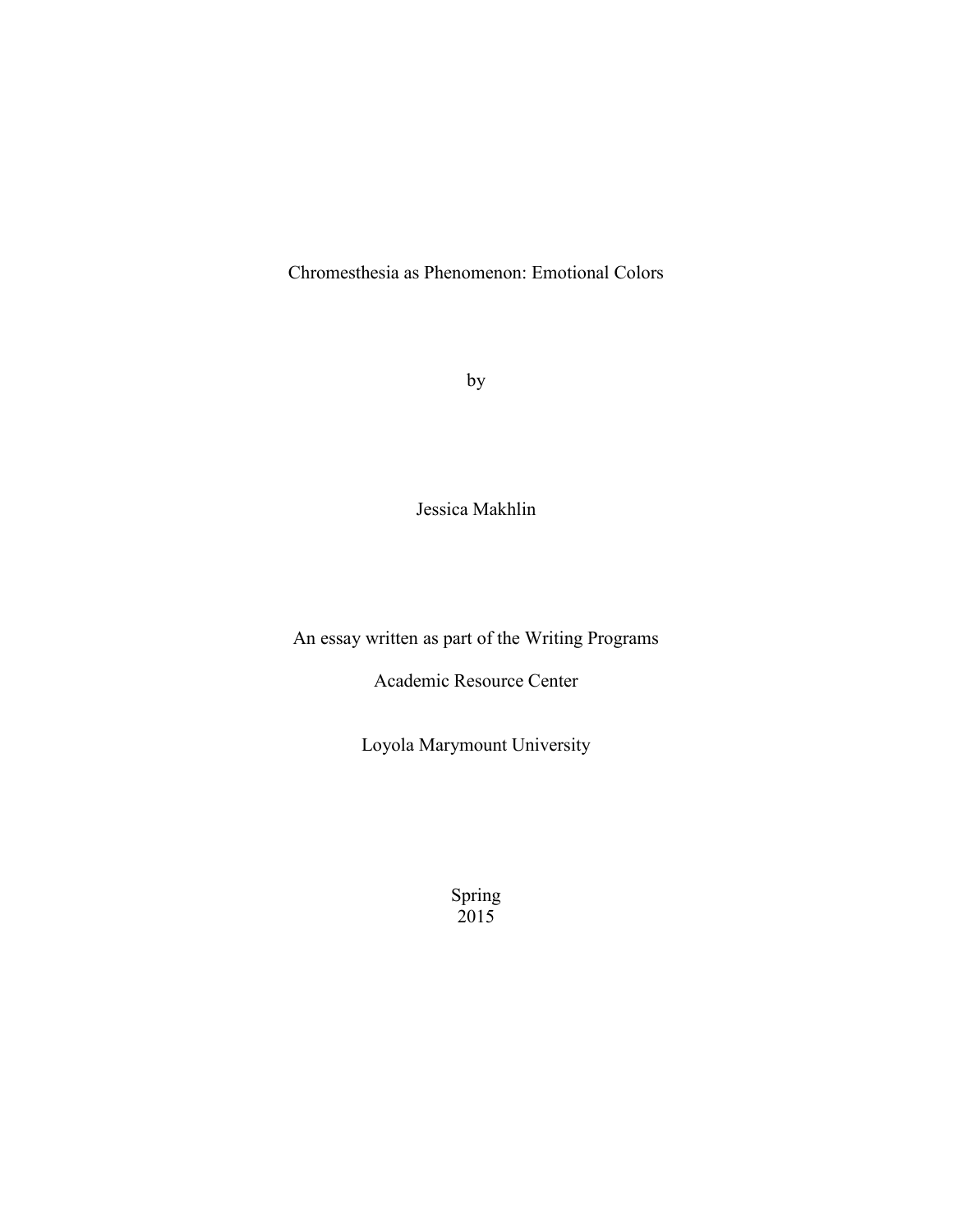Jessica Makhlin

# Chromesthesia as Phenomenon: Emotional Colors

Imagine listening to a piece of music and seeing colors with every pitch, change in timbre, or different chord progressions. Individuals with chromesthesia, also known as synesthetes, commonly experience these "colorful senses." Chromesthesia is defined as "the eliciting of visual images (colors) by aural stimuli; most common form of synesthesia." Synesthesia is considered the wider plane of these "enhanced senses." It is the condition where one sense is perceived at the same time as another sense.<sup>[2](#page-2-1)</sup> This is why chromesthesia is narrowed down to be a type of synesthesia: because it is the condition where hearing is simultaneously perceived with sights/feelings (colors). This phenomenon incites emotions from colors in addition to emotions that music produces. Chromesthesia evokes strong emotional connections to music because the listener associates different pitches and tones to certain colors, which in turn, produces specific feelings. This essay will provide a breakdown of what chromesthesia is, how it is experienced, and how it works throughout the brain. This essay will then discuss what effect colors have on the brain through emotion, and how music elicits emotion. Tying the ideas of color, music, and emotion together, one can further understand how synesthestes (people with synesthesia or chromesthesia) feel, and why they feel this way.

When listening to a piece of music, we oftentimes imagine stories or create scenarios in our heads by using the lyrics or melody provided within the song. When asked to describe a piece of music, we can use adjectives such as *sad, happy,* or *anxious*. These adjectives give us a

<span id="page-2-0"></span><sup>&</sup>lt;sup>1</sup> George L. Rogers, "Four Cases of Pitch-Specific Chromesthesia in Trained Musicians with Absolute Pitch," in *Psychology of Music*, (Baton Rouge: Louisiana State University: School of Music, 1987), 198-207.

<span id="page-2-1"></span><sup>&</sup>lt;sup>2</sup> Melissa Lee Phillips, "Synesthesia," Neuroscience for Kids, accessed: November 22, 2014, [https://faculty.washington.edu/chudler/syne.html.](https://faculty.washington.edu/chudler/syne.html)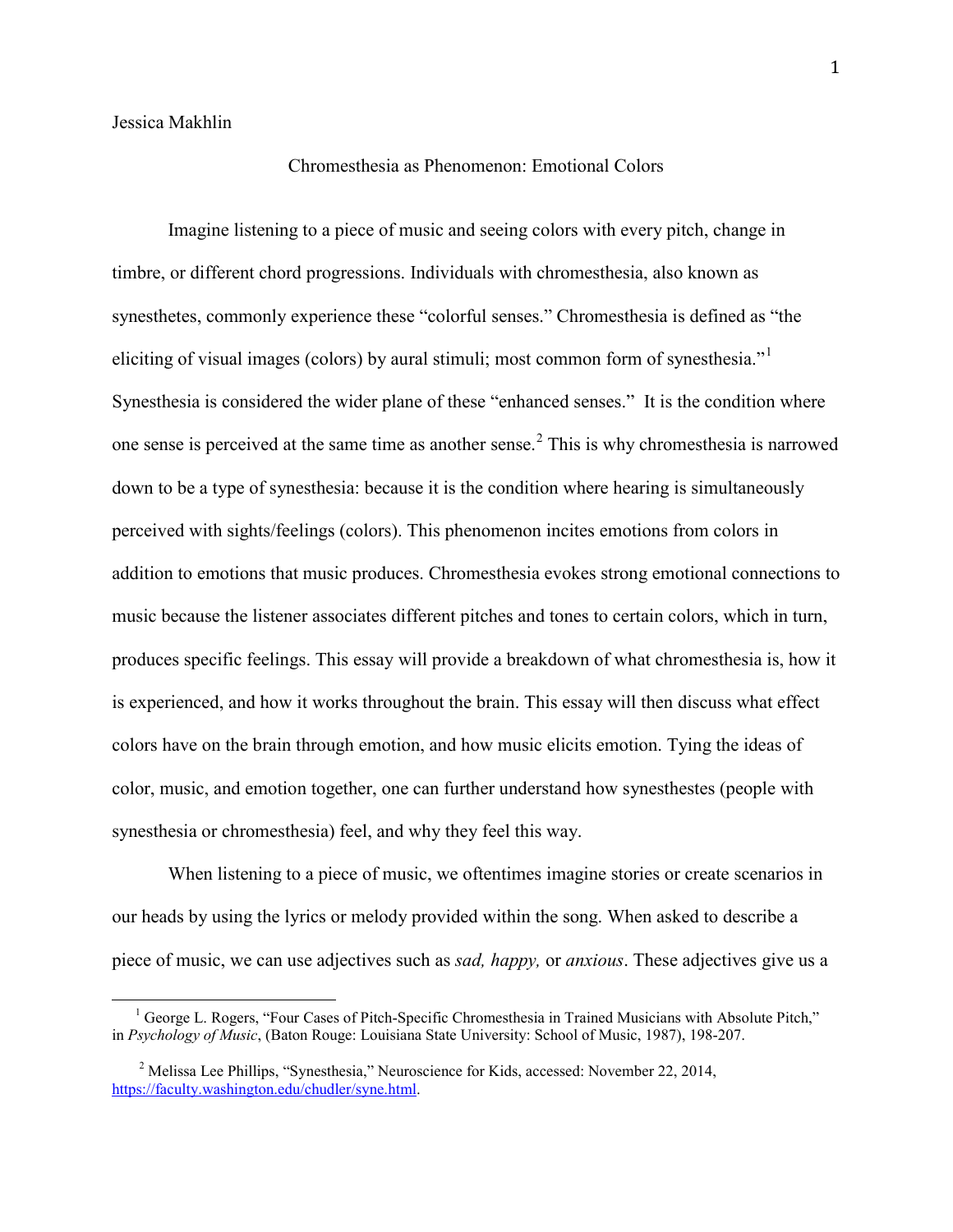vision of how the piece sounds and which emotions it triggers. Synesthetes take these given emotions and also add the feeling of color. These "colored senses" are the basis of chromesthesia and are felt by synesthetes everywhere. Evidence suggests that between 5-15% of the adult population has chromesthesia, and 68% of this population has developed the condition from an early age.<sup>[3](#page-3-0)</sup> This way we see that chromesthesia is something that certain people grow up with instead of being suddenly discovered.<sup>[4](#page-3-1)</sup> Chromesthesia is seen through natural growth because colors and one's interpretation about them develop over time. For example, some children were raised with playing on a colorful xylophone. Children with chromesthesia memorized the colors that represented the pitches played on the xylophone, so whenever they would hear a certain pitch, they would automatically see the color from the xylophone.<sup>[5](#page-3-2)</sup>

"A cross-modal association" encountered by synesthetes activates the left side of the brain, which enhances the limbic expression: the system of nerves in the brain that controls moods and triggers emotions. [6](#page-3-3) It decreases the blood supply to the neo-cortex, which is the part of the brain that is split up in four parts in charge of "processing information and controlling behavior"<sup>[7](#page-3-4)</sup>, and activates both the visual and auditory sensors of the brain.<sup>[8](#page-3-5)</sup> Because of this, scientists believe that associating color with sound is a chain of mental reactions. For example, if

<sup>7</sup> Ibid.

<span id="page-3-0"></span><sup>3</sup> Errol Anderson, "Chromesthesia: Feeling Music in Colours," *Noisey: You need to Hear this*, last modified December 16, 2013[. http://noisey.vice.com/en\\_uk/read/youneedtohearthis-chromesthesia-feeling-music-in-colours](http://noisey.vice.com/en_uk/read/youneedtohearthis-chromesthesia-feeling-music-in-colours)

<span id="page-3-1"></span><sup>4</sup> Richard E. Cytowic and David M. Eagleman, *Wednesday is Indigo Blue: Discovering the Brain of Synesthesia* (Massachusetts: MIT Press, 2009), 241-51.

<span id="page-3-2"></span><sup>5</sup> Kathleen Marie Higgins, *Music Between Us: Is Music a Universal Language?* (Chicago: University of Chicago Press, 2012), 107-108.

<span id="page-3-3"></span><sup>6</sup> Dr. C. George Boeree, "The Emotional Nervous System," Webspace: General Psychology. Accessed: November 22, 2014[, http://webspace.ship.edu/cgboer/limbicsystem.](http://webspace.ship.edu/cgboer/limbicsystem)

<span id="page-3-5"></span><span id="page-3-4"></span><sup>8</sup> Cretien van Campen, *The Hidden Sense: Synesthesia in Art and Science.* (Massachusetts: MIT Press, 2008), 117-120.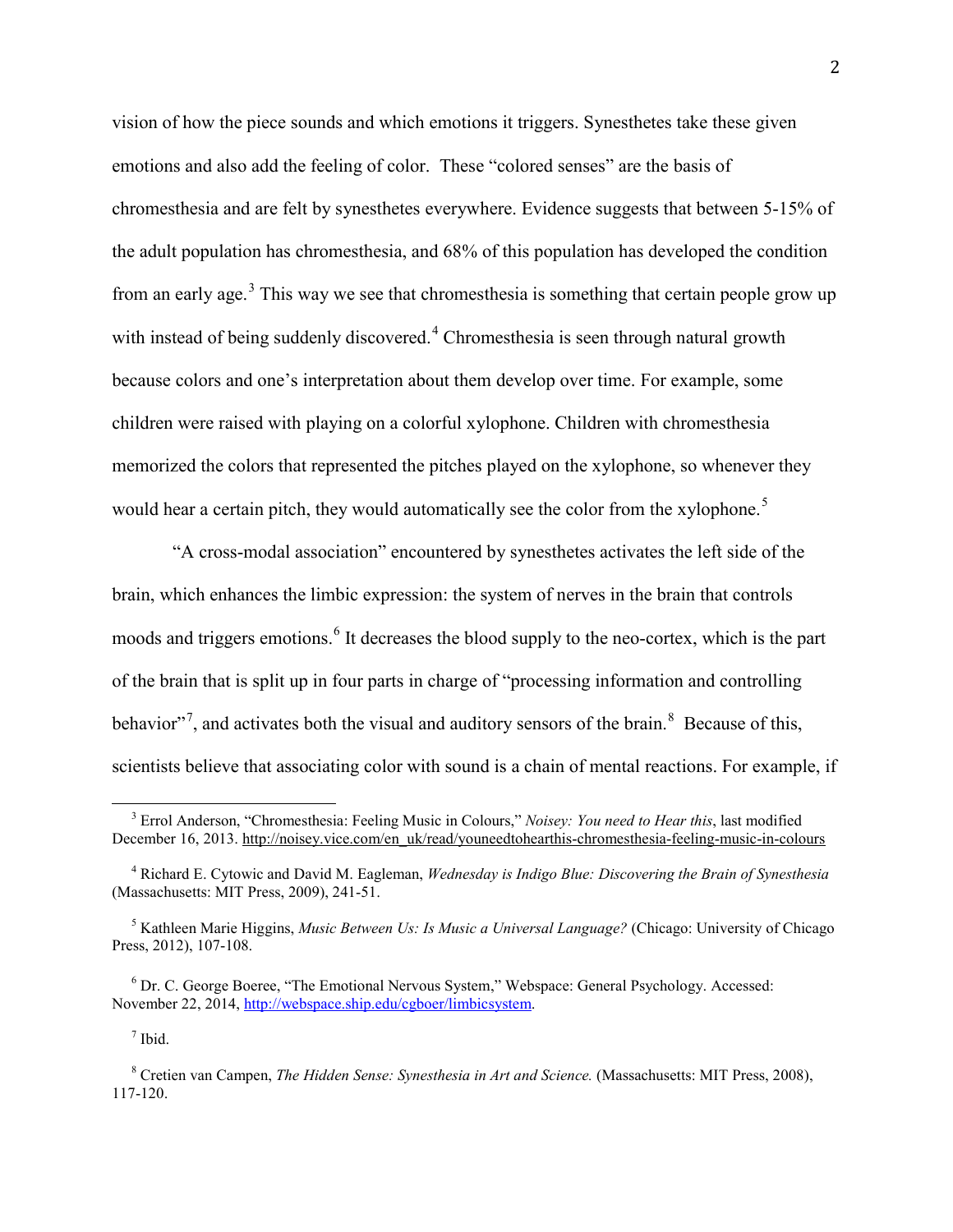you grew up listening to jazz in an orange room, every time you hear jazz, you might associate it with the color orange. Similarly, if you owned a blue keyboard as a child, you might think of the color blue when you distinguish a sound made by a keyboard. Each memory is tied with the chain of mental reactions that process sound, emotion, and the control of behavior. This justifies that chromesthesia is influenced culturally, and can be defined with colors by the way that one is influenced through everyday affiliated things.<sup>[9](#page-4-0)</sup>

Most synesthetes have reported that they don't encounter color visually when listening to music; rather, they feel and experience the color that comes with hearing a certain pitch or tone. Instead of seeing colors, synesthetes "feel" them in the same way we feel emotion instead of seeing it. "I am seeing, but not with my eyes, if that makes sense."<sup>[10](#page-4-1)</sup> Colors have always been emotionally triggering factors in every seeing person's day. For synesthetes, colors are not only red, blue, or yellow, but each color comes with a feeling or certain mood. When people hear the words, "I'm so blue" in a song, *blue* can be a description of one's feelings that triggers a sad emotion to be felt by the audience. By familiarizing ourselves with the word *blue* as a sad emotion, we can start experiencing blue tones for more somber pieces. Special case experiments have been done where certain subjects were given scales or certain pitches to listen to and then were asked to identify their perceptions of the colors that they saw and the emotions that were activated. The colors that were perceived as sad or negative were experienced usually when a slower, more somber piece was played.<sup>[11](#page-4-2)</sup>

<span id="page-4-0"></span><sup>9</sup> R. D'Andrade and M. Egan, "The Colors of Emotion," *American Ethnologist* 1, no. 1 (1974): 49-50. Accessed November 9, 2014, <http://www.jstor.org/stable/pdfplus/643802.pdf?&acceptTC=true&jpdConfirm=true>

 <sup>10</sup>Cytowic and Eagleman, *Wednesday is Indigo Blue,* 88-89.

<span id="page-4-2"></span><span id="page-4-1"></span><sup>&</sup>lt;sup>11</sup> William O. Krohn, "Psuedo- Chromesthesia, or the Association of Colors with Words, Letters and Sounds," *American Journal of Psychology* 5, No. 1 (1892): 31. Accessed October 25, 2014, [http://www.jstor.org/stable/1410812.](http://www.jstor.org/stable/1410812)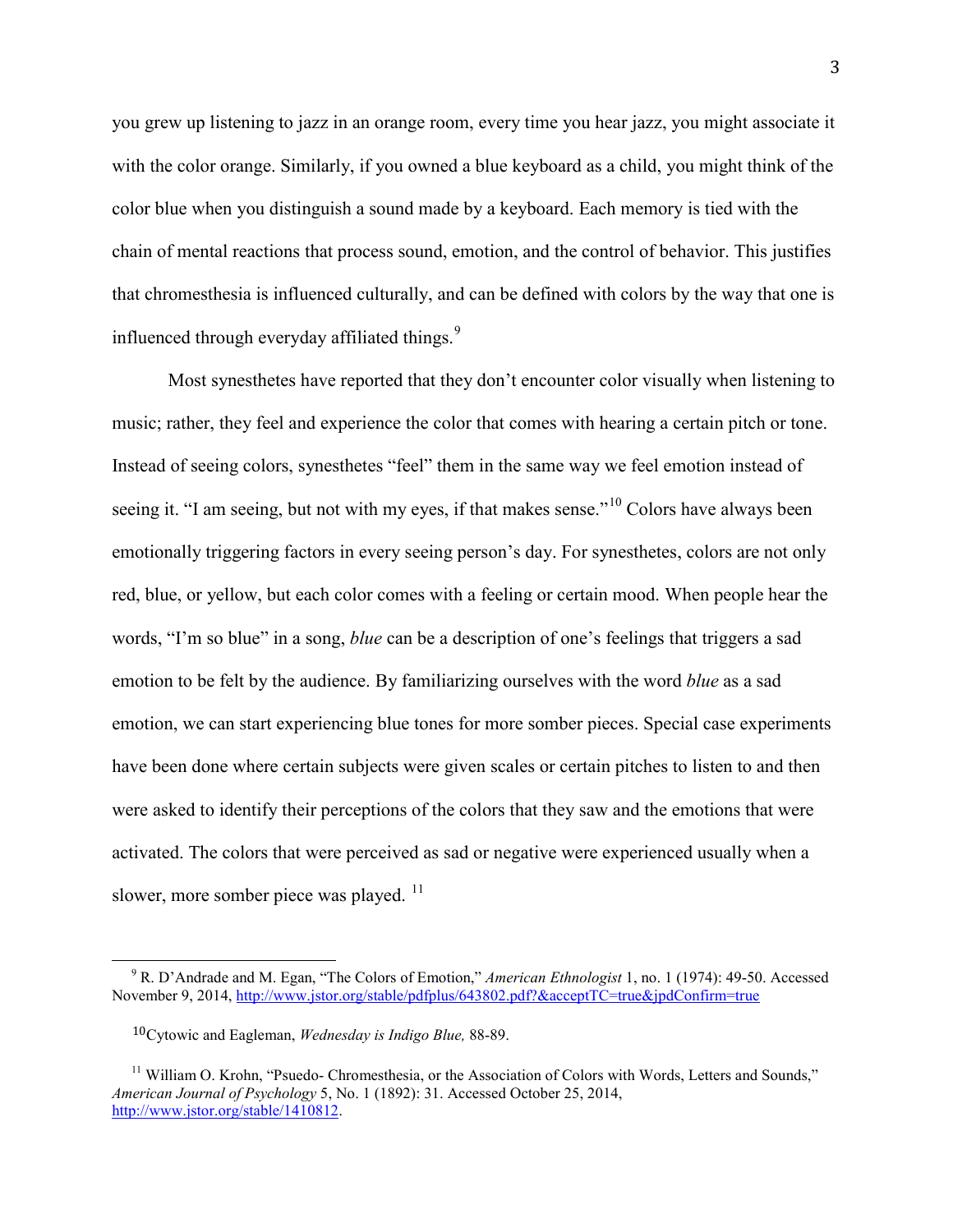In one experiment, subjects with self-proclaimed relative or perfect pitch were asked to identify their personal visualization of a color when a pitch was played, and report if the color came with an emotion.[12](#page-5-0) Perfect pitch is a common characterization of someone who has chromesthesia.<sup>[13](#page-5-1)</sup>A dominant color for the pitch G was either red or green. Each subject described G as a happy and bright pitch, making the emotion of pitch G unanimously a happy one. The same phenomenon of experiencing color with music can be seen in the timbre or dynamic levels of songs. For example, Subject 3 stated that if they heard a piece that was transposed from the original key, it sounded "wrong" to them because it did not match the mood with the pitch level of the music.<sup>[14](#page-5-2)</sup> This shows how our mind takes in every detail of music, down to the choice of timbre or key in the piece and creates a whole illusion of color as part of the listening sense.

A key component to having chromesthesia is color-consistency. When any human associates colors to different pitches, timbres, and dynamic levels, the colors that are provoked stay the same for the rest of one's life.<sup>[15](#page-5-3)</sup> For example, if whenever a synesthete hears Elvis Presley's voice, they experience a greyish blue tone, that color tone will always show up for them when they hear Elvis Presley unless influenced by other color-enticing factors. If the person's color association for Elvis Presley's voice changes, they are most likely not a true synesthete. Many experiments to distinguish a true synesthete have led to failure, except for what is called the *Consistency Test*, which was first created by English neuropsychologist Simon

<span id="page-5-0"></span><sup>&</sup>lt;sup>12</sup> Rogers, "Four Cases of Pitch-Specific Chromesthesia," 199-100.

<span id="page-5-1"></span> $13$  Ibid.

<span id="page-5-2"></span> $14$  Ibid., 103

<span id="page-5-3"></span><sup>15</sup> Oliver Sacks, *Musicophilia: Tales of Music and the Brain* (New York: Alfred A. Knopf, 2007), 165.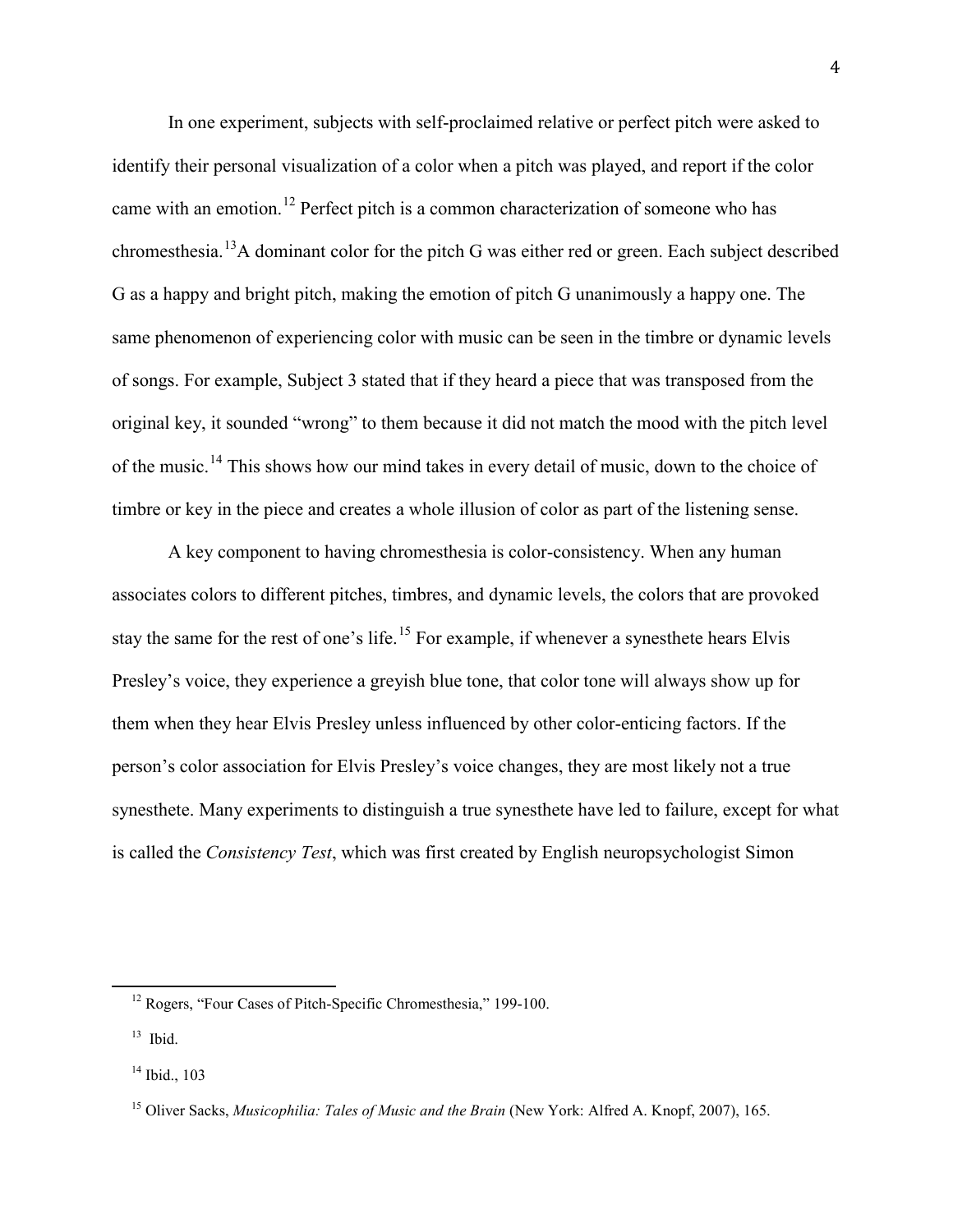Baron-Cohen in the 1980s. Though exhaustive, this was the only way to distinguish a true synesthete from someone with a sensitive memory with colors.<sup>[16](#page-6-0)</sup>

We train our brains to remember our feelings about certain memories of color. From a young age, we were brought up thinking of the sun as a bright happy ball of light, which brings joy to our lives. In a study done about college students' preference of colors, a handful of students were individually shown colors and were asked to describe their emotions toward it.<sup>[17](#page-6-1)</sup> Of the students, 91.5% agreed that green and yellow were the most positive colors since they associated with the sun, Easter, spring, and other repetitive visuals of these colors. On the contrary, the color greenish-yellow was agreed to be 71.4% geared toward negative emotion because of its association with vomit and feeling of sickness. This highlights the idea that once we associate a color with an idea of an emotion, or in this case mental state, that feeling will stay with the color for the rest of your life. $18$ 

Having a clear idea on how colors work inside our brain, the role music plays in our lives neurologically is important to understand to have a clear idea of what a synesthete experiences every day. Recent technological advances have allowed neuroscientists to make advances about learning how the human brain takes in sound waves and makes music in our brains. While listening to music, neurotransmitters are released inside the brain, which in turn elicits certain emotions. The release of dopamine can enhance a happier emotion while listening to music; this usually happens while listening to upbeat music or any music that creates a happy emotion. Also, increase flow of blood and oxygen to parts of the brain can determine the emotions felt while

<sup>16</sup> van Campen, *The Hidden Sense*,124-125.

<span id="page-6-2"></span><span id="page-6-1"></span><span id="page-6-0"></span><sup>17</sup> Naz Kaya and Helen H. Epps, Relationship *between Color and Emotion: A Study of College Students*. Georgia: H.W. Wilson Company, 2004. PDF article.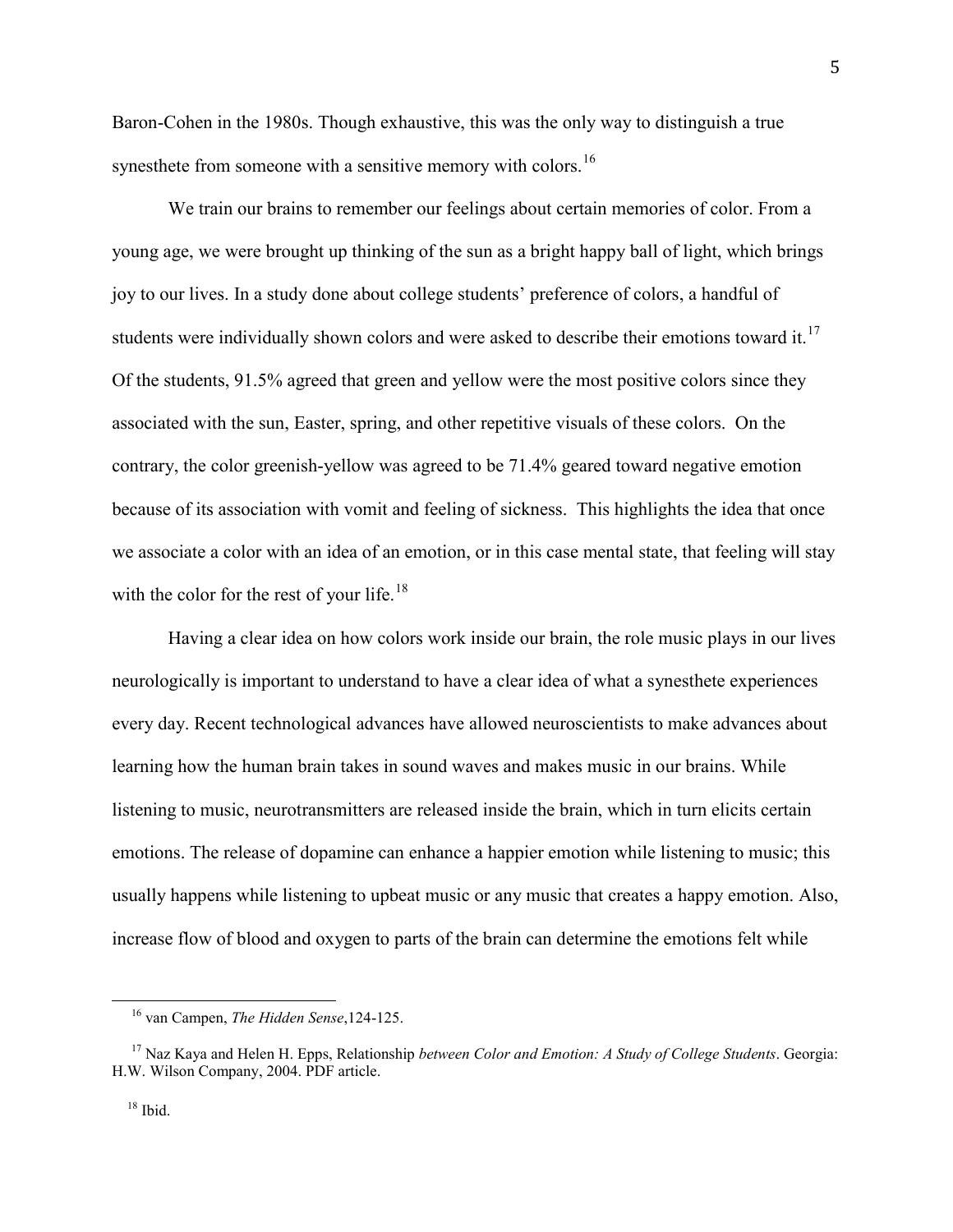listening to a musical piece.<sup>[19](#page-7-0)</sup> Even though we have studies on how music has effects on our brain, there are no successful studies done to find the reason behind synesthesia in the brain and if your brain functions differently if you have this power.<sup>[20](#page-7-1)</sup>

Emotions from different musical pieces not only come from the sound that your temporal and frontal lobes process, but the factor of lyrics in the piece demand the Broca's and Wernicke's areas to help process the language of the music.<sup>[21](#page-7-2)</sup> Since lyrics give us a clear sense of the context of the song (lyrics about a person dying trigger sadness whereas lyrics about getting married usually trigger happiness), our brain permits us to feel justified emotions since it processes specific lyrical meanings. Music also directly reflects memory. Each piece of memory triggered by music develops from certain emotions, which provide the basis of a synesthetic experience. These developed emotions are called "pseudo-emotions."<sup>[22](#page-7-3)</sup> When we make ourselves more emotionally available while listening to music, we can start feeling certain emotions that we otherwise wouldn't. This usually happens when we go into deep analysis of the music or breakdown of the lyrics, helping us understand what emotions the song lyrics are trying to trigger within the listener.

According to overall research based on several sources, although there are no physical changes in the brains of synesthetes or non-synesthetes, the way that the brain processes emotions is clearly stronger with people who have chromesthesia.<sup>[23](#page-7-4)</sup> Since synesthesia is Greek

<span id="page-7-0"></span><sup>19</sup> Nick Zangwill, "Music, Metaphor and Emotion," *The Journal of Aesthetics and Art Criticism* 65, no. 4 (2007): 392-393. Accessed November 4, 2014,<http://onlinelibrary.wiley.com/doi/10.1111/j.1540-594X.2007.00272.x/full>

 $20$ Krohn, "Psuedo- Chromesthesia," 20.

<span id="page-7-3"></span><span id="page-7-2"></span><span id="page-7-1"></span><sup>21</sup> William J. Cromie, "How Your Brain Listens to Music," *The Harvard University Gazette*, last modified November 13, 1997, [http://news.harvard.edu/gazette/1997/11.13/HowYourBrainLis.html.](http://news.harvard.edu/gazette/1997/11.13/HowYourBrainLis.html)

22Krohn, "Psuedo-Chromesthesia," 20.

<span id="page-7-4"></span> $23$ Krohn, "Psuedo-Chromesthesia," 34.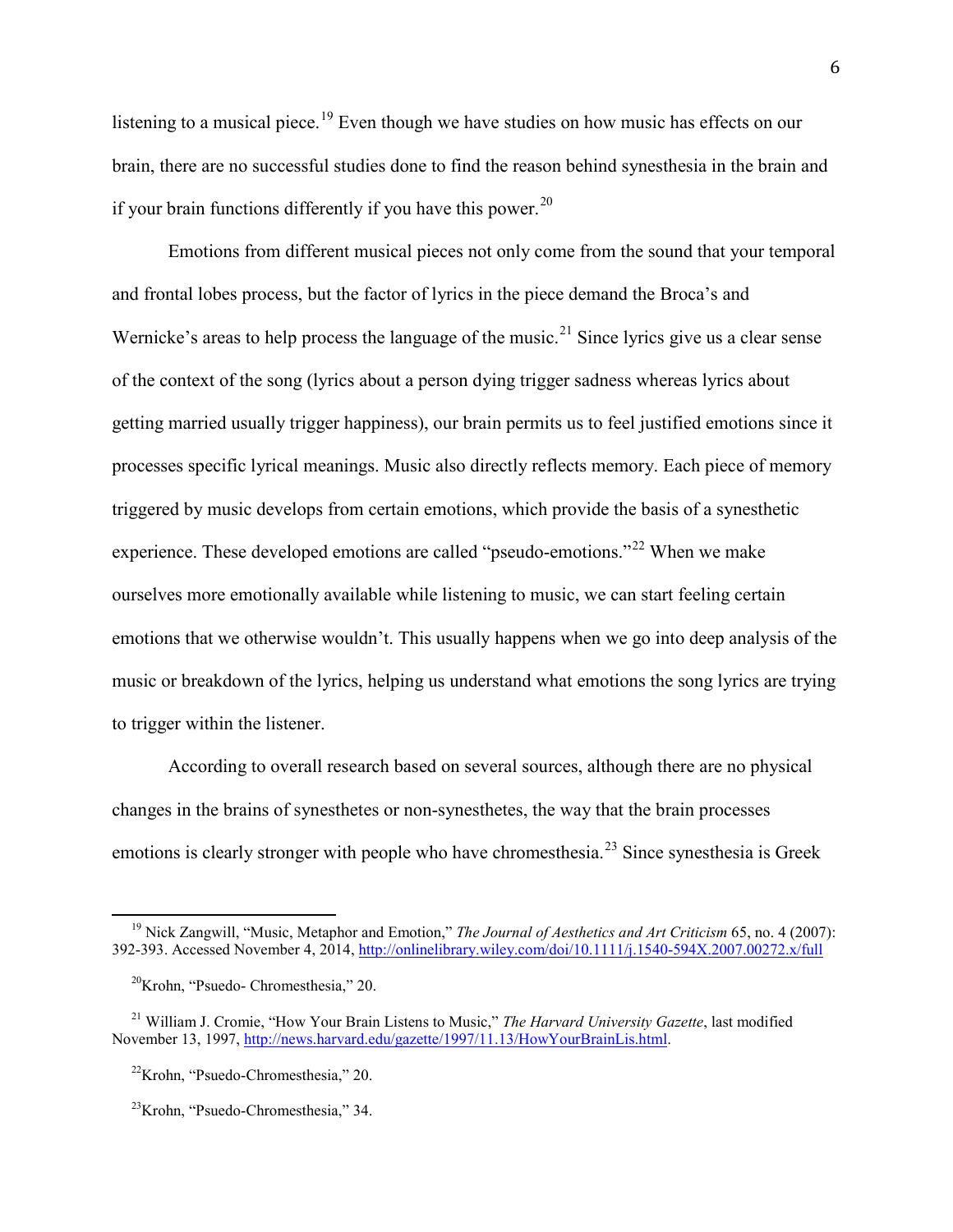for "together sensation," it is clear to see why people who have this phenomenon experience stronger sensation in their senses. Not only is one's auditory cortex lit up while listening to music, one's visual cortex is in full gear because of the images and sparks of color that people with chromesthesia experience. Although the visual cortex can light up for people who don't have chromesthesia (when reading music or watching a musical performance), the colors felt through chromesthesia trigger the visual cortex, nucleus accumbens, and the amygdala: both places in the brain where there are emotional reactions to music.<sup>[24](#page-8-0)</sup>

When combining the brain's process of producing certain emotions to color and music, we create the basis of an everyday synesthetic experience. Music and color tie in very closely together because of how each of them can influence one another. In *The Hidden Sense*, Cretien van Campen discusses how the Dutch painter Vincent van Gogh took piano lessons to get better acquainted with tones that colors create. Piano helped Van Gogh's musicology, letting him understand the way that music's attraction to color enhances one's emotions. Van Gough would attend many musical concerts to find inspiration between different instruments and the way that they color the piece of music. He was inspired to do the same in his visual pieces. The activation of musical emotion helped him compare his emotions triggered by colors in music and visual art. $^{25}$  $^{25}$  $^{25}$ 

Similarly to different colors resulting in emotions, different genres of music have an effect on what kinds of feelings are elicited. For example, a newer genre of music, dubstep, consists of electronic noises with ambient beats and rapid sounds that lead to "beat drops."

i<br>I

<span id="page-8-0"></span><sup>&</sup>lt;sup>24</sup> Belle Beth Cooper, "The Surprising Science Behind What Music Does to our Brains," *Fast Company*, last modified December 6, 2013, [http://www.fastcompany.com/3022942/work-smart/the-surprising-science-behind](http://www.fastcompany.com/3022942/work-smart/the-surprising-science-behind-what-music-does-to-our-brains)[what-music-does-to-our-brains](http://www.fastcompany.com/3022942/work-smart/the-surprising-science-behind-what-music-does-to-our-brains)

<span id="page-8-1"></span><sup>25</sup> van Campen, *The Hidden Sense,* 119.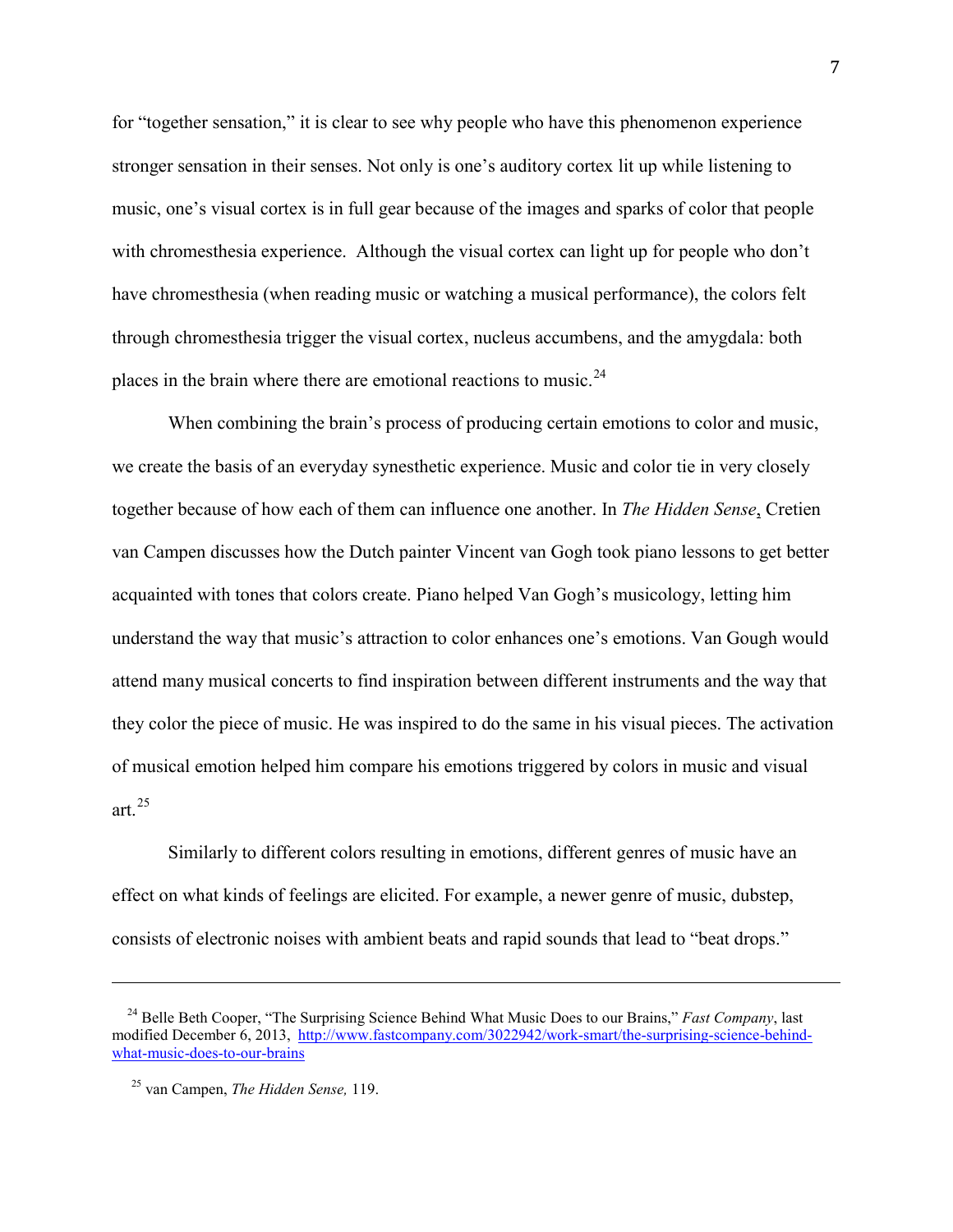I find the distorted bass oddly soothing…achieving a wonderful state of flow through the bass drops… One can hear and feel tonal patterns, inviting melodies, crescendos and satisfying drops.<sup>[26](#page-9-0)</sup>

Dubstep is one of the many musical forms that stimulate strong colorful reactions from synesthetes. Because of their ambient sounds and sudden bass drops, the color experience is extreme for synesthetes. Taking a different genre like jazz, synesthetes would experience something completely different because of the special tone that jazz creates with its ambient, soothing, and "cool" sound.

Musicians with chromesthesia usually have advantages over memorizing, making, and recognizing music.<sup>[27](#page-9-1)</sup> Most synesthetes have perfect or relative pitch because they recognize a certain color with that pitch.<sup>[28](#page-9-2)</sup> Stevie Wonder is a perfect example of a musician who makes the most of his gift of chromesthesia, for his unfortunate case of blindness. Because he cannot visually see notes on the piano and cannot read music, his extra senses of being able to describe certain notes as colors has enhanced his talent and career by 100%. Instead of reading notes off the page, he can connect color patterns together to create a melody on the piano.<sup>[29](#page-9-3)</sup>

So the question stands: Do people with chromesthesia have a stronger emotional connection when they listen to music because of their moods already being triggered by colors? The answer is yes; based on my research people with chromesthesia not only get the advantage

<span id="page-9-0"></span><sup>26</sup> Elizabeth Johnson, "Gifted Synesthesia Experiences Through Dubstep," *Right Side of the Curb*. Accessed October 18, 2014, [http://www.rightsideofthecurve.com/articles/articles/creativity/gifted-synesthesia-experiences](http://www.rightsideofthecurve.com/articles/articles/creativity/gifted-synesthesia-experiences-through-dubstep)[through-dubstep.](http://www.rightsideofthecurve.com/articles/articles/creativity/gifted-synesthesia-experiences-through-dubstep)

<span id="page-9-1"></span> $^{27}$ Rogers, "Four Cases of Pitch-Specific Chromesthesia," 198.

 $28$  Ibid.

<span id="page-9-3"></span><span id="page-9-2"></span><sup>29</sup> Phillip Brian Harper, "Synesthesia, 'Crossover,' and Blacks in Popular Music," *Negro Artist*. Accessed on November 13, 2014[, http://www.negroartist.com/music/Crossover.pdf.](http://www.negroartist.com/music/Crossover.pdf)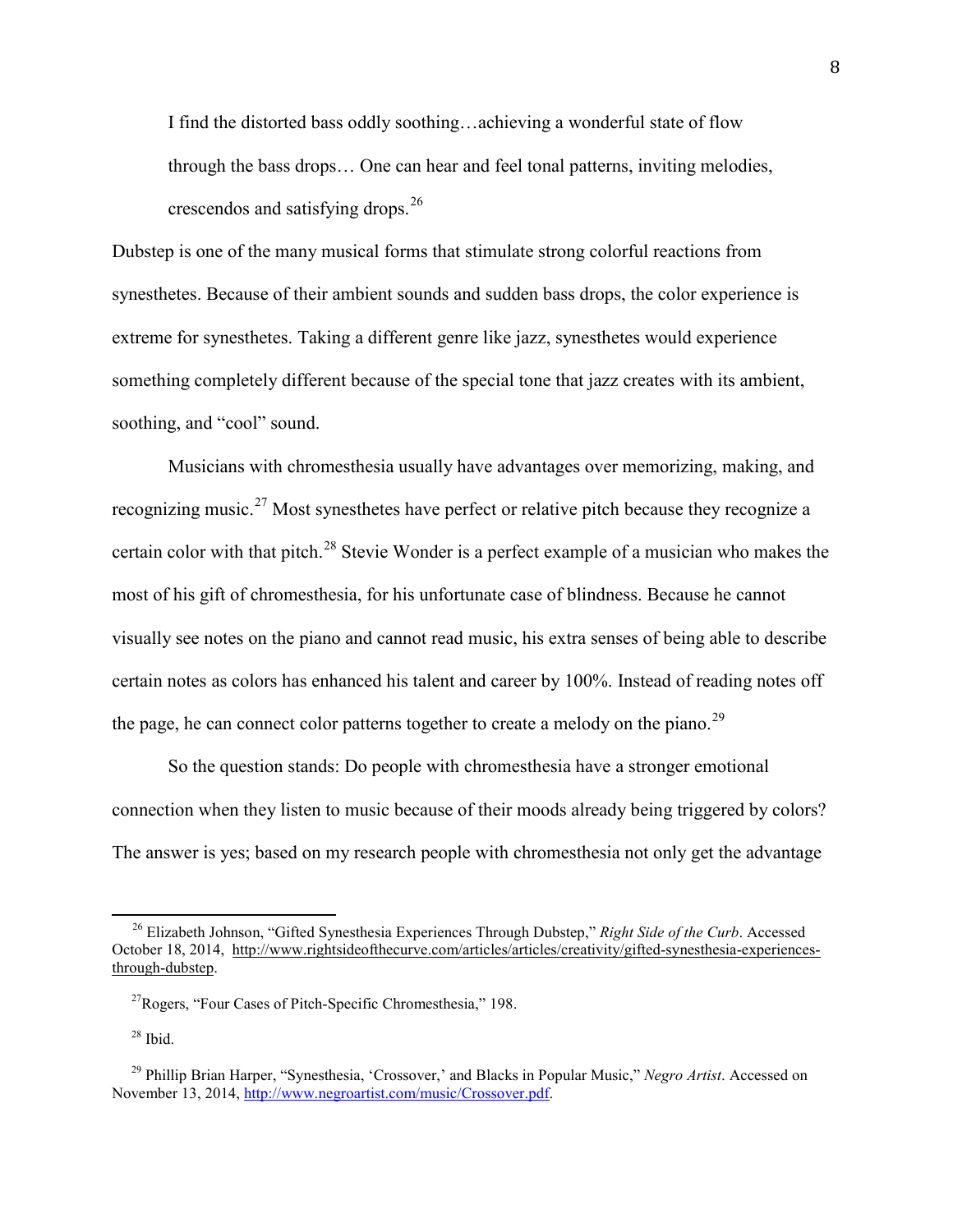of being emotionally challenged with lyrics and beautiful melodies of a song, they also have a factor of colors and tones that trigger emotions in their brain. In turn, when a synesthete listens to a piece of music, even if the song would be described as a thought-provoking ballad, the colors elicited from the piece can be represented as, for example, a dark green, where in some personal cases can represent a positive and energetic mood (depending on the subject.) In turn, the synesthete could see the piece as a positive, energetic song based on its color, even though the actual timbre of the piece is sad and slow.

Most of the time, composers of pieces purposefully try to paint a visual for their music so that the mood that they're trying to convey with the piece matches the mood attained from the colors being seen by people listening to their pieces. For example, writing the lyrics *soft* and *gentle* while the music becomes quieter. These colors can come from the changes in keys, use of instruments, and change in dynamics. A good example would be when a composer changes a mood of the piece from a slow and steady violin movement to a sudden barbaric and driven percussion movement. It's safe to say that the shift in dynamic level is enough to change the audience's mood of the piece, but the change in instruments can now change the color taken from the listener, which in turn can shift their mood once more.

Chromesthesia being the sound-to-color connection where sounds involuntarily create a relationship with colors and, therefore, trigger emotions is a common form of synesthesia. Synesthesia in general affects only about 15% of the population, and is usually a trait that one is born with and develops more and more over time. Although there is no successfully done research to find the neurological basis of synesthesia, it's clear that synesthetes have an advantage in many ways especially in memory, music, and combining their use of senses. Chromesthesia changes the way that synesthetes can experience music because of the emotions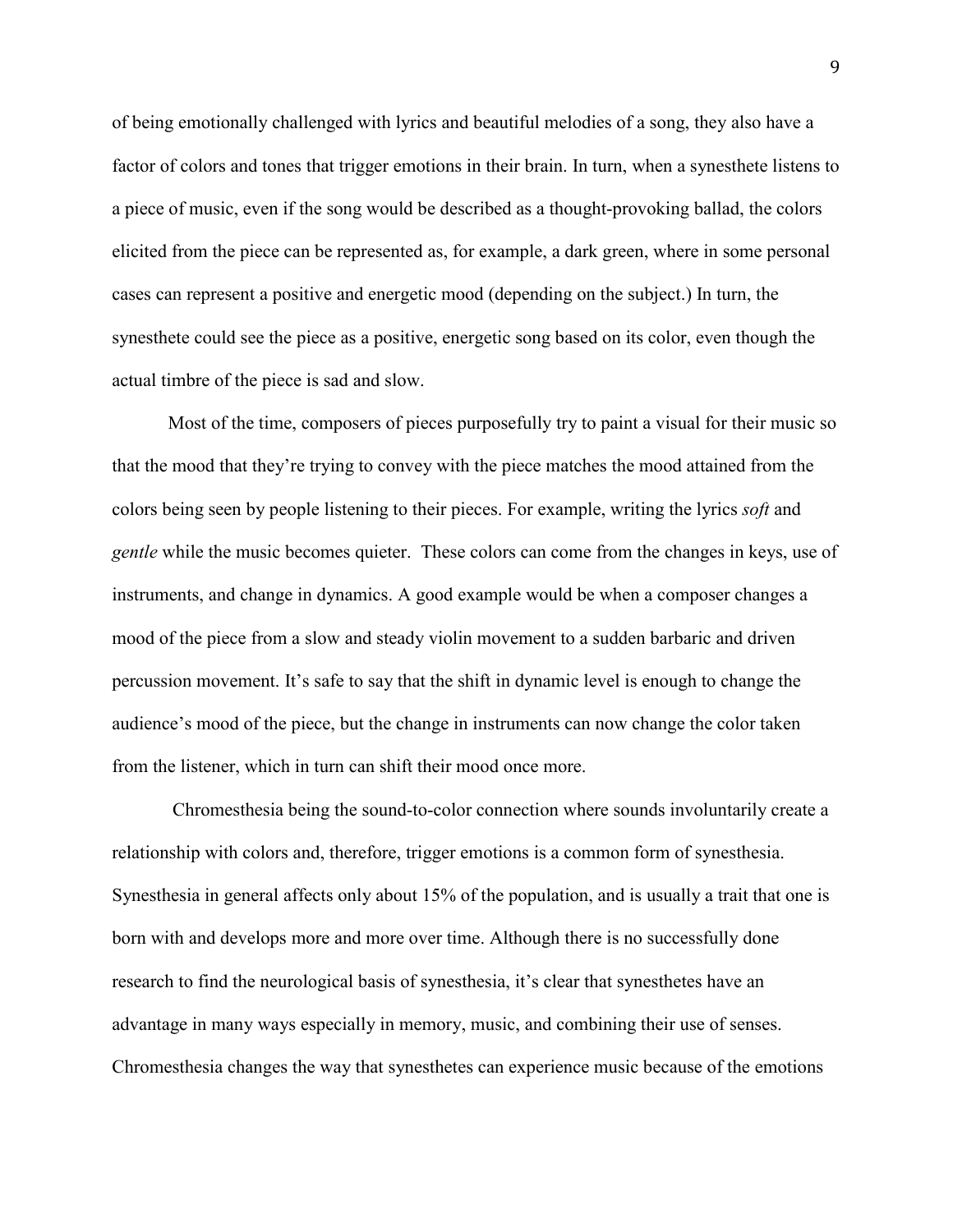elicited from the colors they see and the feelings triggered from the lyrics and instrumentation of the pieces. Our brains are very careful when processing music, and because of chromesthesia, synesthetes' brains have to process more than one emotion and feeling for the piece. Colors play a very important role in our everyday lives of picking out emotions. For example, if a pop song is played for a synesthete and they see the color pink, if they associate pink as a mellow and dreary color, their relationship with the music can change emotionally, even if the song has a positive and peppy message. These are the kinds of powers that synesthetes share and go through every day. Their lives are forever enhanced with colors, and their emotions are constantly tested with the blend of culture and their perception of color.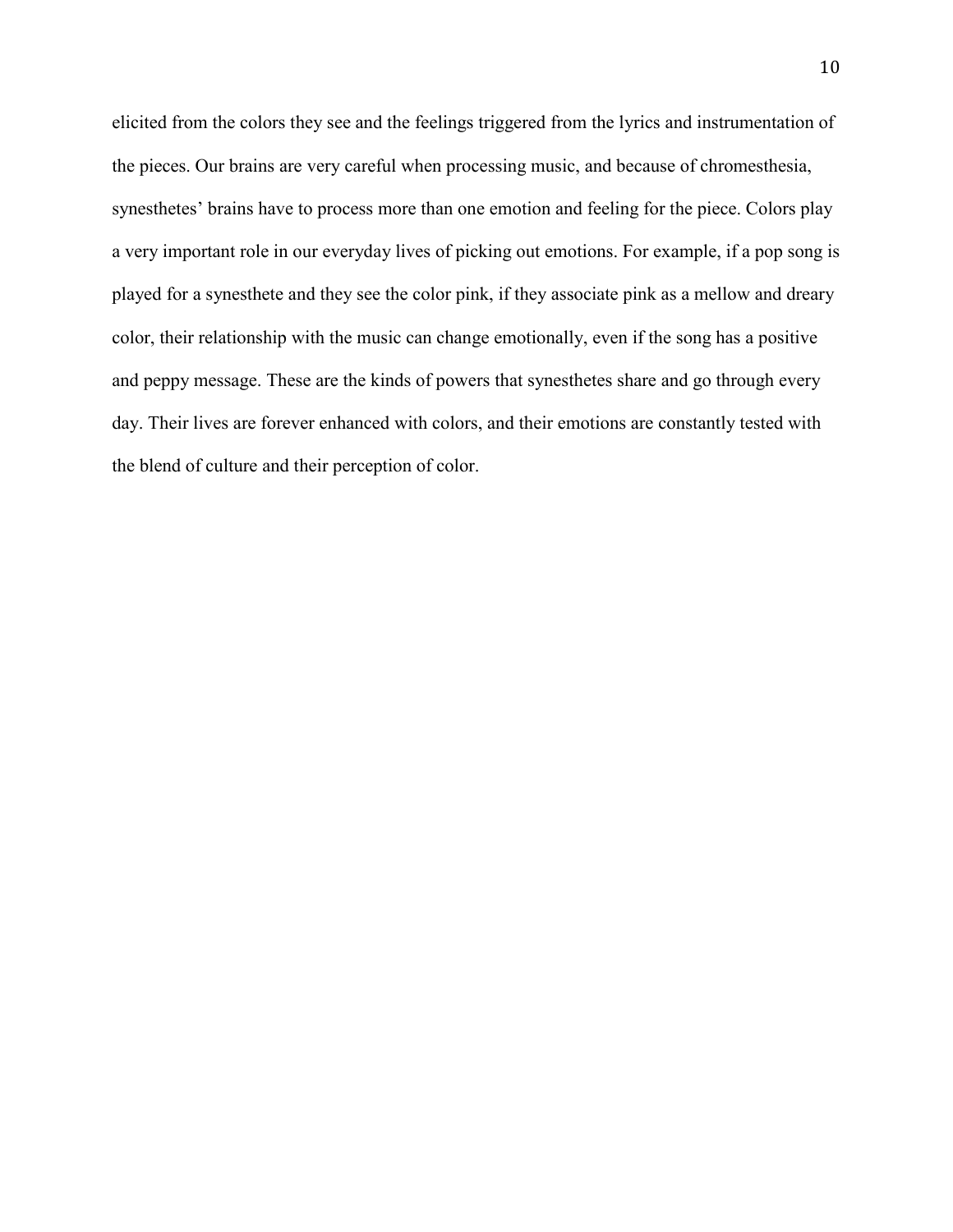# **Bibliography**

- Anderson, Errol. "Chromesthesia: Feeling Music in Colours," *Noisey: You Need to Hear This*, last modified December 16, 2013. [http://noisey.vice.com/en\\_uk/read/youneedtohearthis](http://noisey.vice.com/en_uk/read/youneedtohearthis-chromesthesia-feeling-music-in-colours)[chromesthesia-feeling-music-in-colours.](http://noisey.vice.com/en_uk/read/youneedtohearthis-chromesthesia-feeling-music-in-colours)
- Boeree, George C. "The Emotional Nervous System." *Webspace: General Psychology*. Accessed November 22, 2014. [http://webspace.ship.edu/cgboer/limbicsystem.](http://webspace.ship.edu/cgboer/limbicsystem)
- Cooper, Beth Belle. "The Surprising Science Behind What Music Does to our Brains." *Fast Company*. Last modified December 6, 2013. [http://www.fastcompany.com/3022942/work-smart/the-surprising-science-behind-what](http://www.fastcompany.com/3022942/work-smart/the-surprising-science-behind-what-music-does-to-our-brains)[music-does-to-our-brains.](http://www.fastcompany.com/3022942/work-smart/the-surprising-science-behind-what-music-does-to-our-brains)
- Cromie, William J. "How Your Brain Listens to Music." *The Harvard University Gazette*. Last modified November 13, 1997. [http://news.harvard.edu/gazette/1997/11.13/HowYourBrainLis.html.](http://news.harvard.edu/gazette/1997/11.13/HowYourBrainLis.html)
- Cytowic, Richard E., and Eagleman, M. David. *Wednesday is Indigo Blue: Discovering the Brain of Synesthesia* (Massachusetts: MIT Press, 2009).
- D'Andrade, R. and Egan, M. "The Colors of Emotion." *American Ethnologist* 1, no. 1 (1974): 49-63. Accessed November 9, 2014. [http://www.jstor.org/stable/pdfplus/643802.pdf?&acceptTC=true&jpdConfirm=true.](http://www.jstor.org/stable/pdfplus/643802.pdf?&acceptTC=true&jpdConfirm=true)
- Harper, Brian Phillip. "Synesthesia, 'Crossover,' and Blacks in Popular Music." *Negro Artist,*  Accessed on November 13, 2014, [http://www.negroartist.com/music/Crossover.pdf.](http://www.negroartist.com/music/Crossover.pdf)
- Higgins, Kathleen Marie. *Music Between Us: Is Music a Universal Language?* Chicago: University of Chicago Press, 2012.
- Johnson, Elizabeth. "Gifted Synesthesia Experiences Through Dubstep." *Right Side of the Curb*. Accessed October 18, 2014. [http://www.rightsideofthecurve.com/articles/articles/creativity/gifted-synesthesia](http://www.rightsideofthecurve.com/articles/articles/creativity/gifted-synesthesia-experiences-through-dubstep)[experiences-through-dubstep.](http://www.rightsideofthecurve.com/articles/articles/creativity/gifted-synesthesia-experiences-through-dubstep)
- Krohn, William O. "Psuedo-Chromesthesia, or the Association of Colors with Words, Letters and Sounds." *American Journal of Psychology* 5, no. 1 (1892): 20-41. Accessed October 25, 2014.<http://www.jstor.org/stable/1410812>
- Kaya, Naz and Helen H. Epps. *Relationship between Color and Emotion: A Study of College Students*. Georgia: H.W. Wilson Company, 2004. PDF article.
- Phillips, Melissa Lee. "Synesthesia." *Neuroscience for Kids*. Accessed November 22, 2014. [https://faculty.washington.edu/chudler/syne.html.](https://faculty.washington.edu/chudler/syne.html)